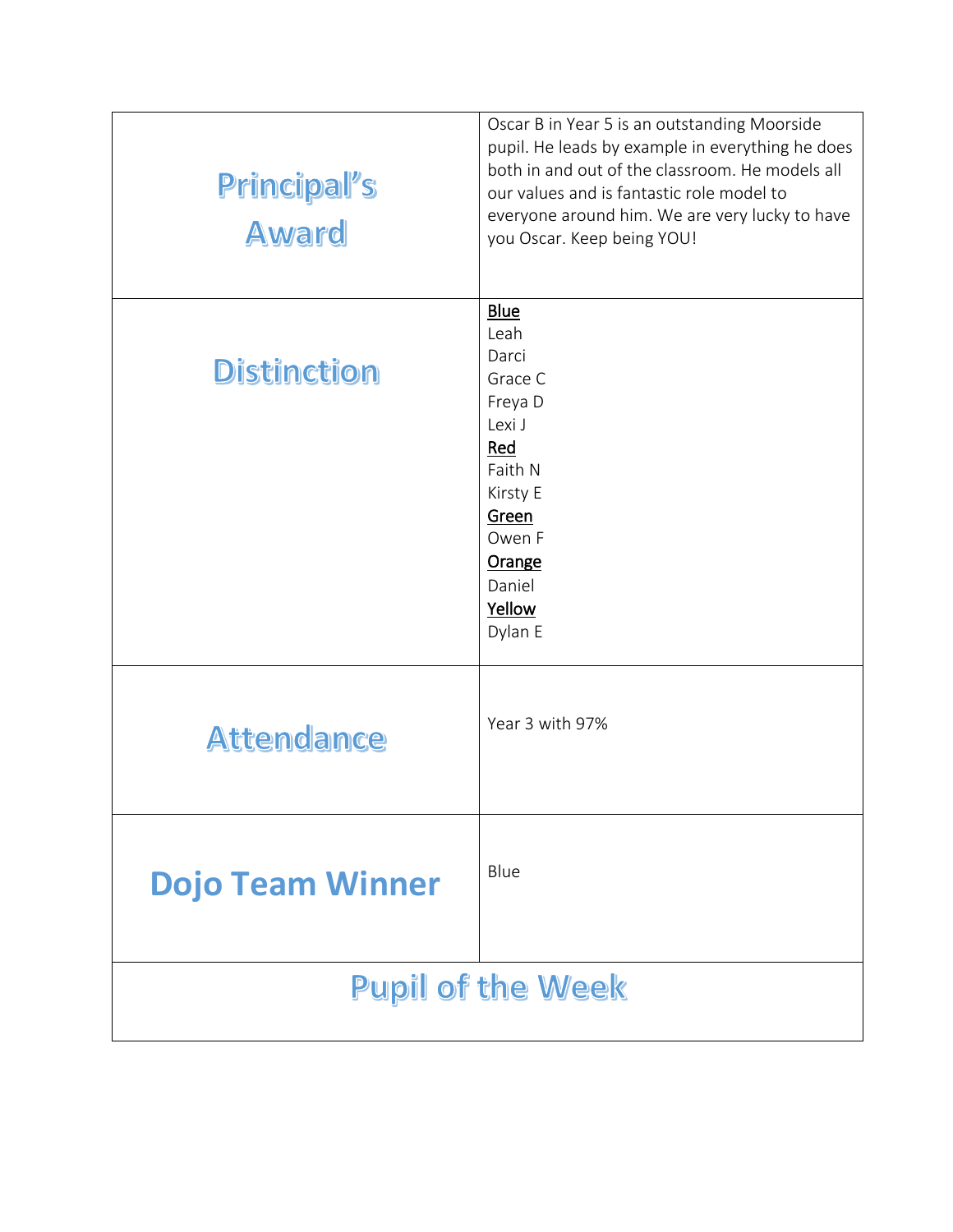| Nursery   | Rio T         | This week we have seen a real improvement in Rio's<br>behaviour. Not only is Rio now trying hard to be a<br>good friend, he is also listening and retaining some<br>of the learning on the carpet. Keep it up Rio- we're<br>really proud of you.                                                                                                                                                    |
|-----------|---------------|-----------------------------------------------------------------------------------------------------------------------------------------------------------------------------------------------------------------------------------------------------------------------------------------------------------------------------------------------------------------------------------------------------|
| <b>RM</b> | Harry L       | Harry has had a fantastic start to Reception. He is<br>always keen to share his ideas with others and is a<br>thoughtful member of the class. It's wonderful to<br>see your kindness Harry and you bring a smile to us<br>everyday. Keep up the fantastic effort!                                                                                                                                   |
| <b>RC</b> | Max P         | Max has made a great start to Reception. He always<br>listens carefully during class discussions, and offers<br>some very thoughtful answers to the questions<br>asked. He is also a very kind and considerate young<br>man who always makes great choices and gets along<br>well with other members of the class. I'm extremely<br>proud of the start you've made Max - keep up the<br>great work! |
| 1F        | Sienna P      | Sienna is a fantastic member of 1F. She reads at<br>home every day and completes her homework every<br>week. Sienna tries her best in everything she does<br>and I am very proud of her! Keep up the great work<br>Sienna.                                                                                                                                                                          |
| 1B        | Logan W       | Logan has had a super week. He has been working<br>incredibly hard with his writing, and has produced<br>some excellent pieces of work! He is a great<br>member of 1B, and he has made an impressive start<br>to Year 1! Keep it up next term.                                                                                                                                                      |
| 2T        | Charlotte McC | Charlotte has blown me away with her writing this<br>week. She has worked extremely hard on her<br>information text about meerkats and has strived to<br>make it the very best it can be. Well done Charlotte<br>for your amazing determination and hard work!                                                                                                                                      |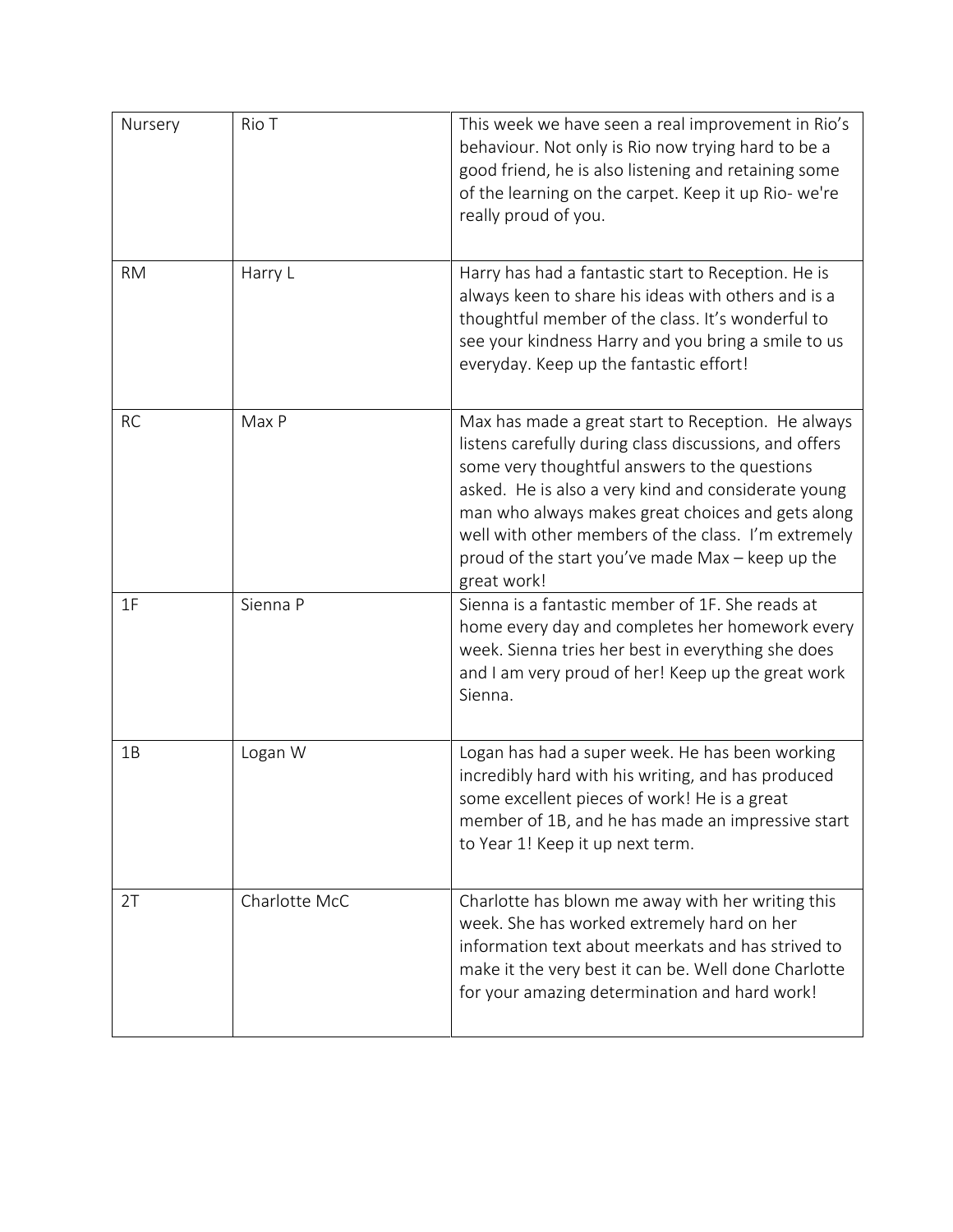| 2PR                                                                                                                                                                                                                                                  | Charlie D  | We are so proud of Charlie this week as he has<br>produced some of his best handwriting this year. He<br>has been practising at home in his weekly<br>homework and this is now coming through in his<br>schoo work.<br>Well done Charlie and keep it up.                                                                                                                                                                                   |
|------------------------------------------------------------------------------------------------------------------------------------------------------------------------------------------------------------------------------------------------------|------------|--------------------------------------------------------------------------------------------------------------------------------------------------------------------------------------------------------------------------------------------------------------------------------------------------------------------------------------------------------------------------------------------------------------------------------------------|
| 3S                                                                                                                                                                                                                                                   | Georgia B  | Georgia has worked really hard this week to listen<br>carefully and follow instructions. She had some<br>good ideas and has really tried to put these into her<br>writing. Keep up the hard work Georgia!                                                                                                                                                                                                                                  |
| 3F                                                                                                                                                                                                                                                   | Lily-Ann B | Lily-Ann is an excellent example to the class. She<br>works hard, takes pride in her presentation and<br>helps others. This week she has had some excellent<br>ideas when writing her own version of the Steadfast<br>Tin Soldier by Hans Christian Anderson. Keep up the<br>great work Lily-Ann!                                                                                                                                          |
| Reader of the week: Amelia W - Amelia is a fantastic reader and has really worked hard this half<br>term to read every day. I can tell she enjoys what she's reading because it comes out in her<br>amazing writing. Keep growing that brain Amelia! |            |                                                                                                                                                                                                                                                                                                                                                                                                                                            |
| 4R                                                                                                                                                                                                                                                   | Amelia H   | This week, Amelia has demonstrated persistence,<br>wonderful collaboration and she has been a<br>champion of challenges in all her learning. Amelia's<br>imagination blows me away and her constant<br>determination to produce magnificent pieces of<br>work is an example which should be followed.<br>Amelia has collaborated well in the classroom and is<br>the first to offer a helping hand. Keep up the<br>excellent work, Amelia! |
| 4A                                                                                                                                                                                                                                                   | Ronnie R   | Ronnie's attitude to his learning has been excellent<br>recently. He pushes himself in all of his lessons and<br>the quality of his work, particularly in Maths, is of a<br>very high standard. Ronnie's learning behaviours<br>have also been fantastic and his enthusiasm shines<br>through in all lessons. Well done, Ronnie! Keep it<br>up!                                                                                            |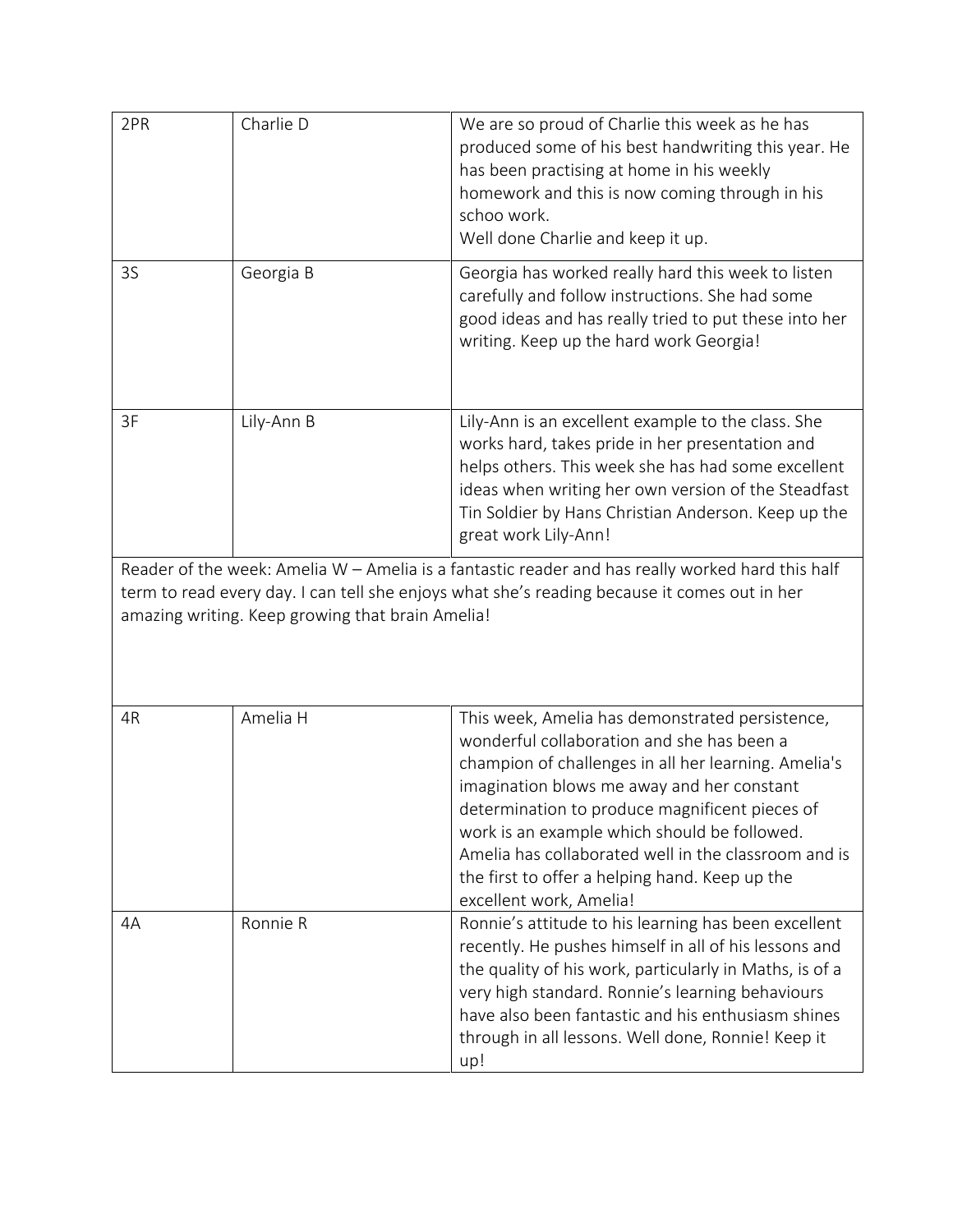Reader of the week: Logan W (4R)

Logan reads every night at home and brings his reading record daily. Keep it up, Logan, you're doing great.

| 5T | Valentin G | While Valentin wasn't in class for some days, he<br>ensured he was keeping up with work by doing his<br>learning from home and completed every task<br>assigned. He has worked very hard since coming<br>back in this week and has really impressed me with<br>his Maths and writing! |
|----|------------|---------------------------------------------------------------------------------------------------------------------------------------------------------------------------------------------------------------------------------------------------------------------------------------|
|    | Jesse L    | Jesse has been really well behaved this week and<br>has done a fantastic job on all his tasks. Well done<br>and thank you for your great attitude each day!                                                                                                                           |
| 5C | Holly W    | For leading by example, working hard in all areas of<br>her learning and for being an excellent role model<br>for the rest of the class.                                                                                                                                              |

Reader of the week:

Arianna M (5C) for consistently reading at home and for trying to use vocabulary from the books she is reading in her writing. Well done!

| 6C   | Freya D | Freya consistently shows our Moorside values. She<br>is a kind, considerate and hard-working class<br>member. Freya is always striving to be the best<br>version of herself and she makes a huge and positive<br>impact within the classroom. Thank you Freya.                                                                                                  |
|------|---------|-----------------------------------------------------------------------------------------------------------------------------------------------------------------------------------------------------------------------------------------------------------------------------------------------------------------------------------------------------------------|
| 6I/P | Mylee D | Mylee is a fantastic role model to the other children<br>in our school both inside and outside the classroom.<br>She represents all our Moorside values. She is eager<br>to learn and consistently takes pride in her work,<br>she is always one of the first ones ready and she<br>works collaboratively and offers support to other<br>children in the class. |